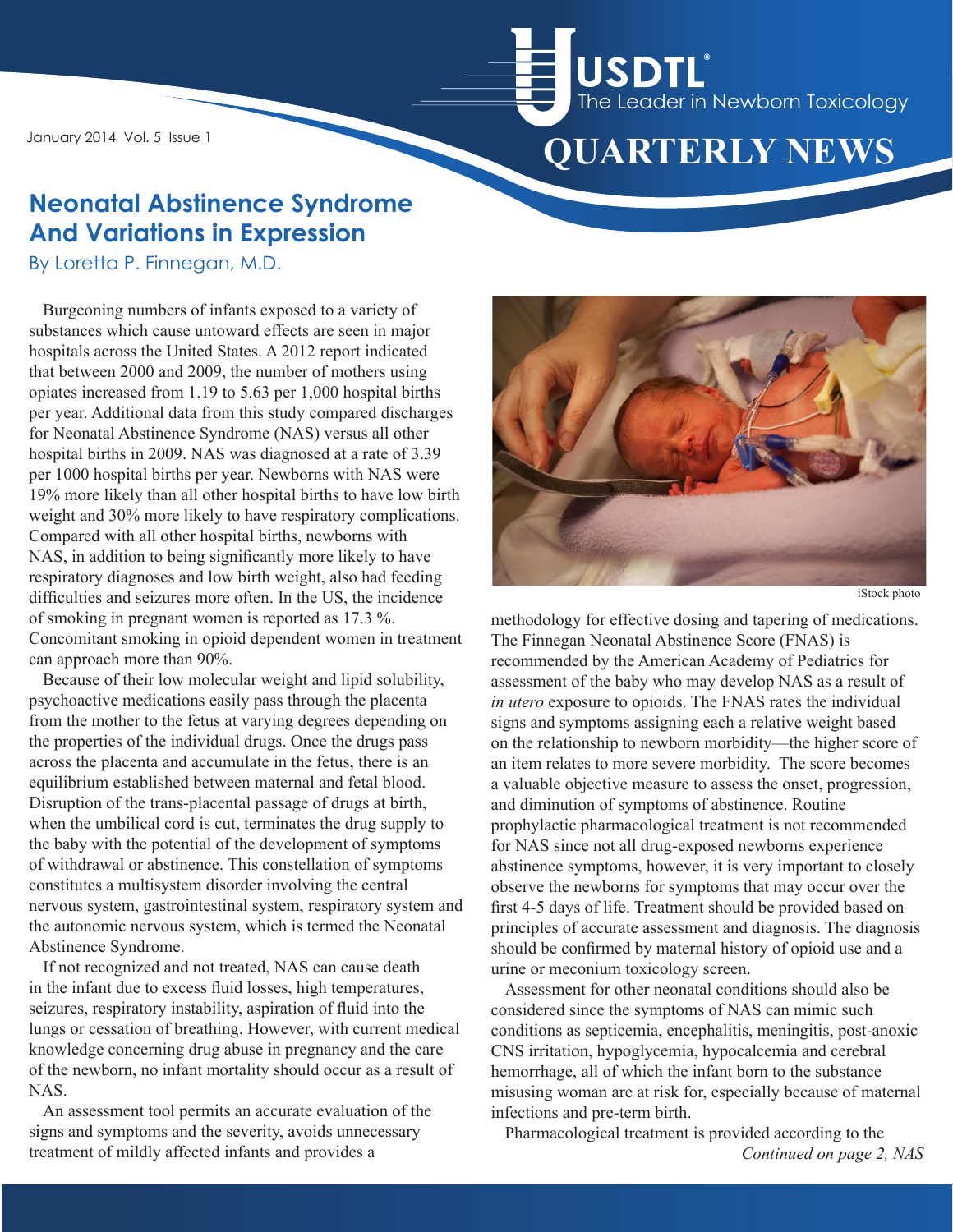#### *Continued from page 1, NAS*

severity of the score which monitors the infant's clinical response to medication and the amount necessary to control the symptoms followed by progressive tapering of the dose. Clinicians should provide an opioid medication in the treatment of NAS using a titration method to increase the dose (in mg/kg) according to severity of the scores. Prompt escalation of dose with aggressive decreases in dose as symptoms abate are essential principles. Specific medications generally administered for neonatal opioid abstinence include oral morphine or methadone according to body weight and score. Both are recommended by the American Academy of Pediatrics (2012). In the United Kingdom 94% and in the United States, 83% of physicians use morphine or methadone to treat neonatal opioid abstinence. Sublingual administration of buprenorphine has been studied in the treatment of neonatal abstinence and a dose schema has been developed.

Provision of supportive interventions, many of which are traditional methods of soothing a newborn infant, are important in the treatment of neonatal abstinence. Some of these supportive interventions include: offer a pacifier (Non-Nutritive Sucking); skin to skin contact with the mother; swaddling snugly with hands available for sucking; do not overdress the baby; aspirate naso-pharynx; feed small amounts frequently (q 2hrs) if poor feeding persists but do not over feed; and positioning the baby to right side-lying to reduce aspiration if vomiting or regurgitation is a problem.

During prenatal exposure and in the postpartum period, many issues can influence the expression of Neonatal Abstinence Syndrome. Amongst those identified as having a decreased effect upon NAS expression are the following: the time needed to excrete the psychoactive medication (the longer that it takes, as in pre-term babies, the less severe the NAS); illness in the neonate; breastfeeding; certain genes such as OPRM1 and COMT; rooming-in with the mother versus admission to the NICU. Those issues that can enhance NAS expression include: maternal concomitant drug use (i.e., opioids plus benzodiazepines); maternal methadone versus buprenorphine; and maternal smoking.

*References and the second half of Dr. Finnegan's article will be published in the April 1, 2014 Quarterly Newsletter. To access the full text article now online, visit www.USDTL.com/assets/finnegan\_jan\_2014.pdf*

*Dr. Loretta Finnegan and colleagues first created the Finnegan Neonatal Abstinence Scoring System in 1975, and it is now in widespread use in the United States and other countries. She is the founder and owner of Finnegan Consulting, LLC, of the Greater Philadelphia, PA area. Dr. Finnegan was a Senior Medical Advisor to the National Institutes of Health from 1990 to 2006. She has published more than 170 scientific papers and received numerous awards for her work addressing women's and newborn health, and perinatal drug addiction.*

## **Ask The Toxicologist**

#### **Client Question:**

We are currently treating a baby for withdrawal. Treatment started on the day of birth. The mother admitted to using Percocet, Valium, and marijuana. She also said she used Oxycodone twice. All were street drugs. I was very surprised when the umbilical cord test came back negative. With the range of medications admitted to by the mother, why might none of them have been detected in the baby's umbilical cord sample?

- Neonatal Nurse Practitioner

#### **USDTL Toxicologist Answer:**

A few things may explain the negative umbilical cord result. First, self-report of drug use is often unreliable. The mother may not be reporting all the substances she is using, and the actual drug causing the withdrawal may not have been included in the umbilical cord analysis. Also, the baby may be withdrawing from a substance not normally tested for in umbilical cord, such as synthetic cannabinoids.

Umbilical cord testing is not designed to detect therapeutic levels of medications, i.e. medication taken following the proper dosage specified by a legally-obtained prescription from one's doctor. If the mother's usage was at or below therapeutic levels, it would be unlikely to cause a positive test result.

The immediate onset of withdrawal symptoms suggests this is a classic case of nicotine withdrawal, especially if it was within the first day of life. Opioid withdrawal typically does not occur until day 2, 3, or 4. Nicotine withdrawal may last several days, but will not be as unpleasant as opioid withdrawal for the baby. As well, the combination of nicotine and opioid exposure in the womb has been shown to intensify NAS symptoms. (See this issue's cover story by Dr. Loretta P. Finnegan for more detail regarding nicotine and neonatal withdrawal.)



USDTL is a Forensic Drug Testing Laboratory certified by The College of American Pathologists providing newborn toxicology.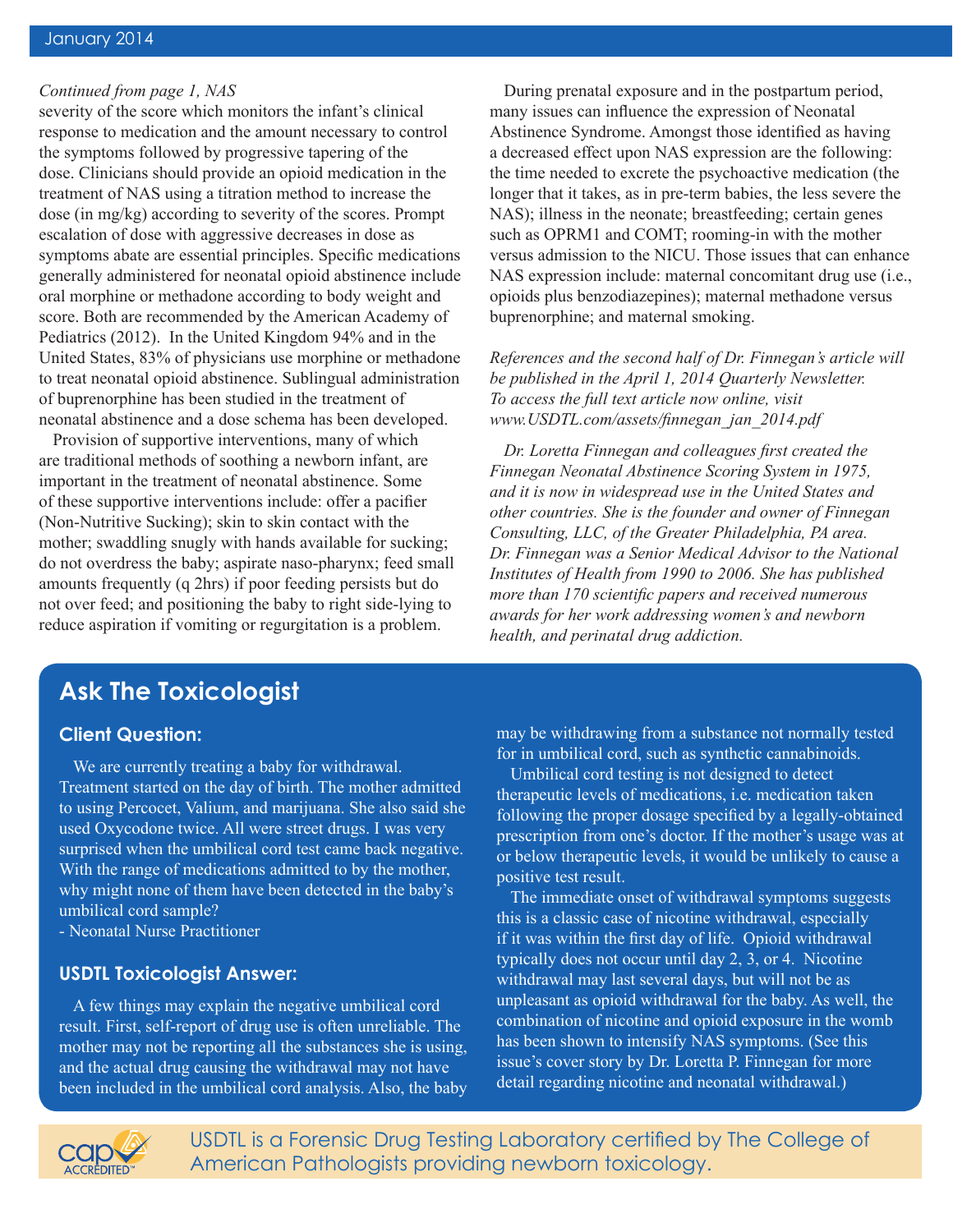## **USDTL Awarded NIAAA Funding to Investigate The Epigenetics of Prenatal Alcohol Exposure**

By Joseph Salerno, Scientific Copywriter, USDTL

USDTL (United States Drug Testing Laboratory, Inc.) researchers will investigate the relationship between in utero alcohol exposure and epigenetics using Small Business Innovation Research (SBIR) funding from the National Institute on Alcohol Abuse and Alcoholism (NIAAA). The goal of USDTL's new research program is to identify epigenetic patterns that are associated with prenatal alcohol exposure in newborns. Aileen Baldwin, Ph.D., MPH, Senior Scientist at USDTL, will lead the project.

#### At The Forefront of Newborn Toxicology

USDTL is currently able to detect and identify for research purposes the direct ethanol biomarker phosphatidylethanol (PEth) in newborn dried blood samples. PEth is produced by the body when a person drinks alcohol<sup>1</sup>, and can be measured in blood samples up to three weeks following alcohol consumption. Research suggests that PEth can be detected in blood samples from newborns that were exposed to alcohol in late pregnancy following maternal consumption. Working with the University of Chicago Genomics Core Facility, USDTL will use the SBIR funds in basic research to examine if there are epigenetic changes in newborn dried blood samples that have tested positive for PEth.

Epigenetics involves changes to gene expression that are not caused by changes in the sequence of DNA. The addition of molecules called methyl groups to DNA (DNA methylation) is one such epigenetic change, which plays a critical role in newborn development. Studies using animal models have demonstrated that prenatal alcohol exposure alters DNA methylation patterns. These studies suggest that harmful effects from alcohol on the developing embryo occur through an epigenetic mechanism. USDTL researchers will investigate the patterns of DNA methylation of newborns that have been exposed to alcohol in the womb. According to Dr. Baldwin, "This research will be the first study to explore alcohol-associated epigenetic alterations using newborn blood spot samples." According to the 2012 National Survey on Drug Use and Health, 8.5% of pregnant women drink during pregnancy, including 2.7% who report engaging in risky drinking behavior (www. samhsa.gov/data/NSDUH).

### Bringing Expertise to Newborn Toxicology

As the principal investigator of this project, Dr. Baldwin has more than 10 years of experience in biomedical research in laboratory, clinical, and public health sectors. Dr. Baldwin received her doctorate and a Masters of Public



iStock photo

Health degree from the Feinberg School of Medicine at Northwestern University. Prior to joining USDTL, Dr. Baldwin was awarded the Emile Roux and M. Cantarini postdoctoral fellowships to complete studies at the Pasteur Institute in Paris, France. Dr. Baldwin brings critical molecular genetics expertise for this project to bolster USDTL's decades of innovation and research in detecting alcohol exposure in newborns. "Coupling USDTL's PEth testing technology with epigenetics provides a unique approach to investigate prenatal alcohol exposure," said Dr. Baldwin.

As part of the National Institutes of Health, NIAAA provides SBIR funding support to organizations with the expertise to meet the challenges of alcohol-related health issues. USDTL was the first laboratory to develop a commercially available alcohol biomarker to screen newborns for prenatal alcohol exposure, and has continued to lead the advancement of newborn toxicology.

1. Mueller, G., Fleming, M. Lybrand, G. and Barry, K. (1988). Synthesis of phosphatidylethanol - A potential marker for adult males at risk for alcoholism. Proceedings of the National Academy of Sciences, 85, 9778-9782.

**Like what we have to share?** Follow us! We participate in the following social media and contribute new information on a timely basis.